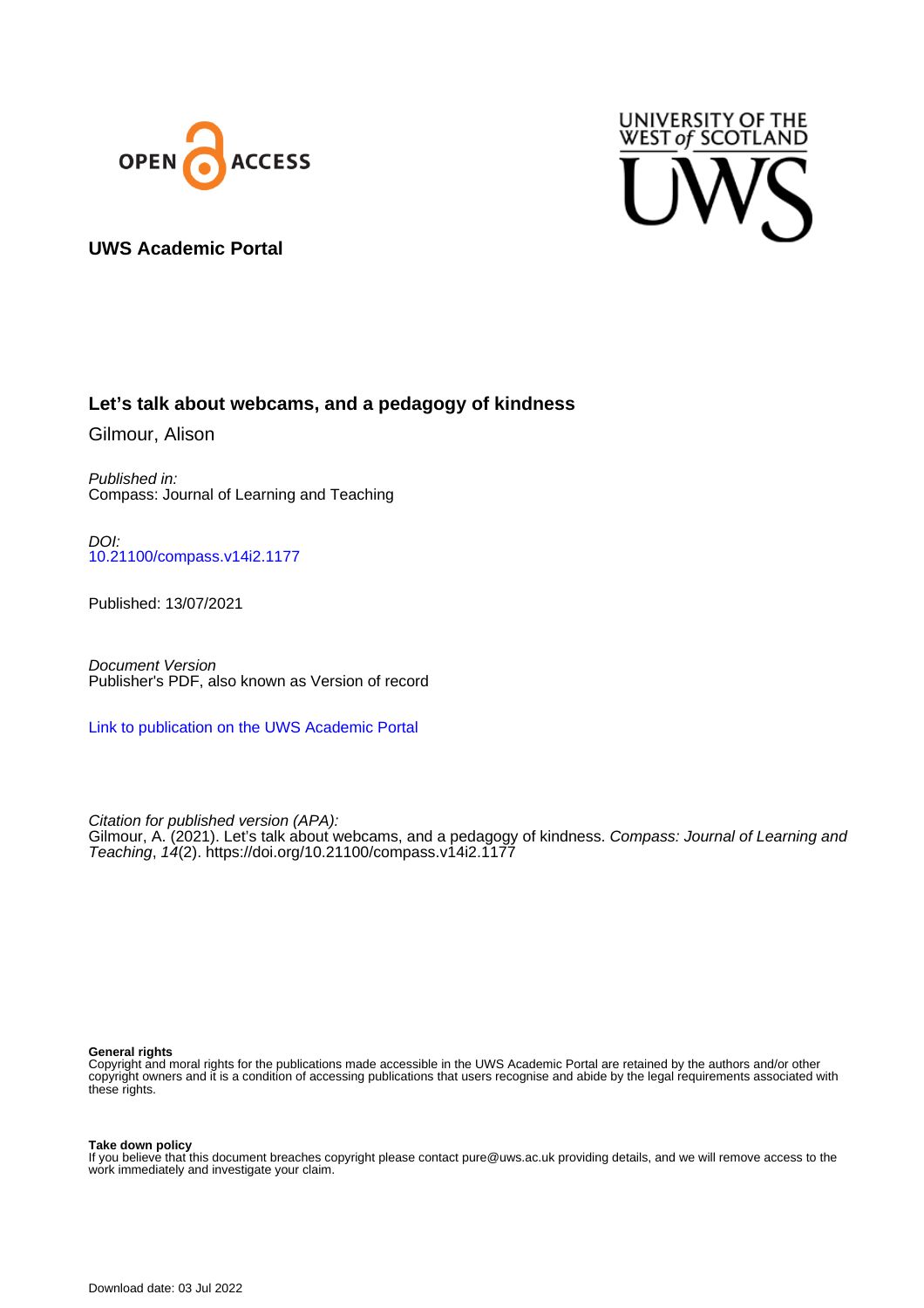## **Let's talk about webcams, and a pedagogy of kindness**

Alison Gilmour University of Greenwich, UK

## **Abstract**

With the move to online and blended learning, there has been much focus amongst educators on webcam use in online classes. Mandatory webcam policies and privileging use of webcams as the preferred form of engagement disregard the COVID-19 context – in which students have had limited choice about learning in blended or online modes – and significantly undermine trust. This piece argues for the adoption of a pedagogy of kindness, through teaching and learning practices that are sensitive to the material experience of diverse groups of students, and considers some of the complex reasons why insisting on webcam use may exacerbate inequalities.

**Keywords:** webcams; pedagogy of kindness; online learning; compassion; inclusion

The context of COVID-19 has seen many higher education teachers embrace synchronous online teaching via various web-conferencing platforms, but this practice has been accompanied by discussion about – possibly even an "*obsession*" (Bali, 2020) with – the setting of expectations for student use of webcams and rules and policies associated with deploying web camera technology. Such approaches go well beyond supportive encouragement of webcam use and acceptance of varying types of online participation and may in fact serve to create barriers to participation, generate unnecessary stress and contribute to an environment of distrust that undermines learning (Denial, 2020). Here, I urge educators to consider their viewpoint on webcams and take into account kindness as a pedagogical practice.

There are positive sentiments driving support for webcam use. When teaching online, seeing the faces of your students via their webcams can assist teacher awareness of body language and non-verbal cues – those helpful indicators in face-to-face teaching often cited as supporting reflection-in-action (Schön, 1983) and enhancing our ability to be responsive and reflexive teachers. There are benefits too from a wellbeing perspective. When we can see our students, changes in their demeanour can be visible and lead us to recognise all is not well with individual students. It can enable us to identify students who may be experiencing difficulties for any number of reasons and who may be in need of additional support. Many advocating the use of webcams do so from their perspective as teachers: it is more encouraging to look at videos of our students than at a blank screen (Cheetham and Thomson, 2020). However, I have heard the webcam debate conflated with the challenge of active student engagement in online sessions, where expressed desire for webcam use is an indicator of participation: 'How do I know my students are there?' or 'Have they logged in, but aren't listening?' I understand this desire to know, yet it belongs with the more problematic reasons for requesting or mandating webcam use fuelled by notions of presenteeism, performativity and surveillance, all of which undermine learning and – more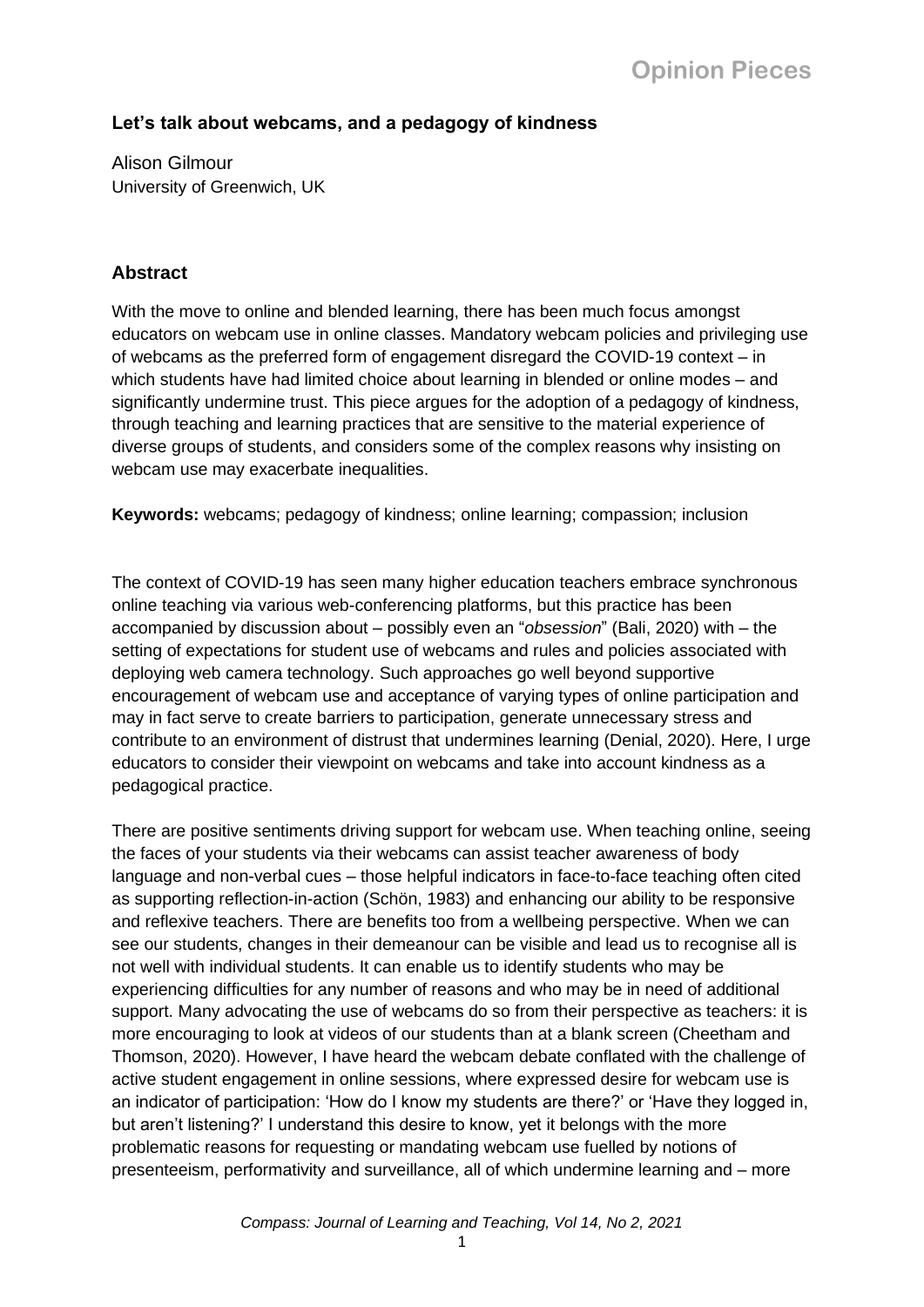significantly – trust. So, let us consider the issue of webcams through the lens of a "*pedagogy of kindness*" that "*asks us to apply compassion in every situation we can, and not to default to suspicion or anger*" (Denial, 2020, p.217).

For many teachers and students, live online classes are relatively new to us: the technology, format, and ways of participating. The processes of orientation and socialisation (Salmon, 2013) to online participation should support students to become effective learners in digital spaces. However, a recent Jisc survey indicated that just 51% of students agreed "*they received guidance about the digital skills they needed for their course*" (2020, p.3) and only 7% considered themselves to have been "*supported to manage their digital identity*" (2020, p.12). Supporting the development of digital literacies is not the sole responsibility of student academic support colleagues. Our role as teachers includes supporting our students' digital personas and devising practical strategies for managing learning in a digital environment. For example, discussion on webcams should be a joint opportunity for staff and students to explore managing online privacy and making use of virtual backgrounds to foster understanding of effective and safe ways of participating digitally.

Fundamentally, in traditional campus-based universities with restrictions imposed because of COVID-19, we did not *choose* to follow the blended and online teaching models that were adopted; nor did our students *choose* to learn that way. Students may be joining online classes from environments not conducive to webcam use. International students, owing to differences of time zone, may be joining live sessions at times when other household members are in bed; their places of study may be cramped. Student carers may be reluctant to use webcams because they fear that their children may accidentally appear on camera. Students who are first in family to attend university may be in the presence of relatives who, being unfamiliar with the conventions of joining an academic class, may possibly intrude. Students joining classes do so from their personal environment and some have no choice but to join from the spaces in which they sleep and even from their beds, on account of heating costs. To insist on webcam use may pressure students to reveal to all of their peers the context in which they live – and having to do so may cause anxiety, embarrassment or even fears of bullying. For me, this lack of choice and infringement of privacy are key in the webcam debate: they provide a central counter-argument to the insistence on webcam use during online classes.

The absence of choice is even more pertinent when social-distancing measures on university campuses limit access to IT or other facilities. COVID-19 has the potential to exacerbate existing inequalities. Universities celebrate the diversity of their academic communities, but, when we know that our student body is diverse (particularly if our institution has a strong commitment to widening participation), we must acknowledge social disadvantage. The lived, material experience of our students determines how readily they may access online classes: availability of suitable IT equipment and reliable broadband is essential. The student who joins online classes on a mobile phone and from a car may be doing so to access Wi-Fi while parked outside a local café. Video can sever or hamper a weak internet connection, making following the class, let alone participating actively in it, extremely difficult; it is therefore unreasonable to insist on video use for everyone.

Central to a pedagogy of kindness is compassion, defined as, "*the noticing of social or physical distress to others and the commitment to reduce or prevent that distress*" (Gilbert,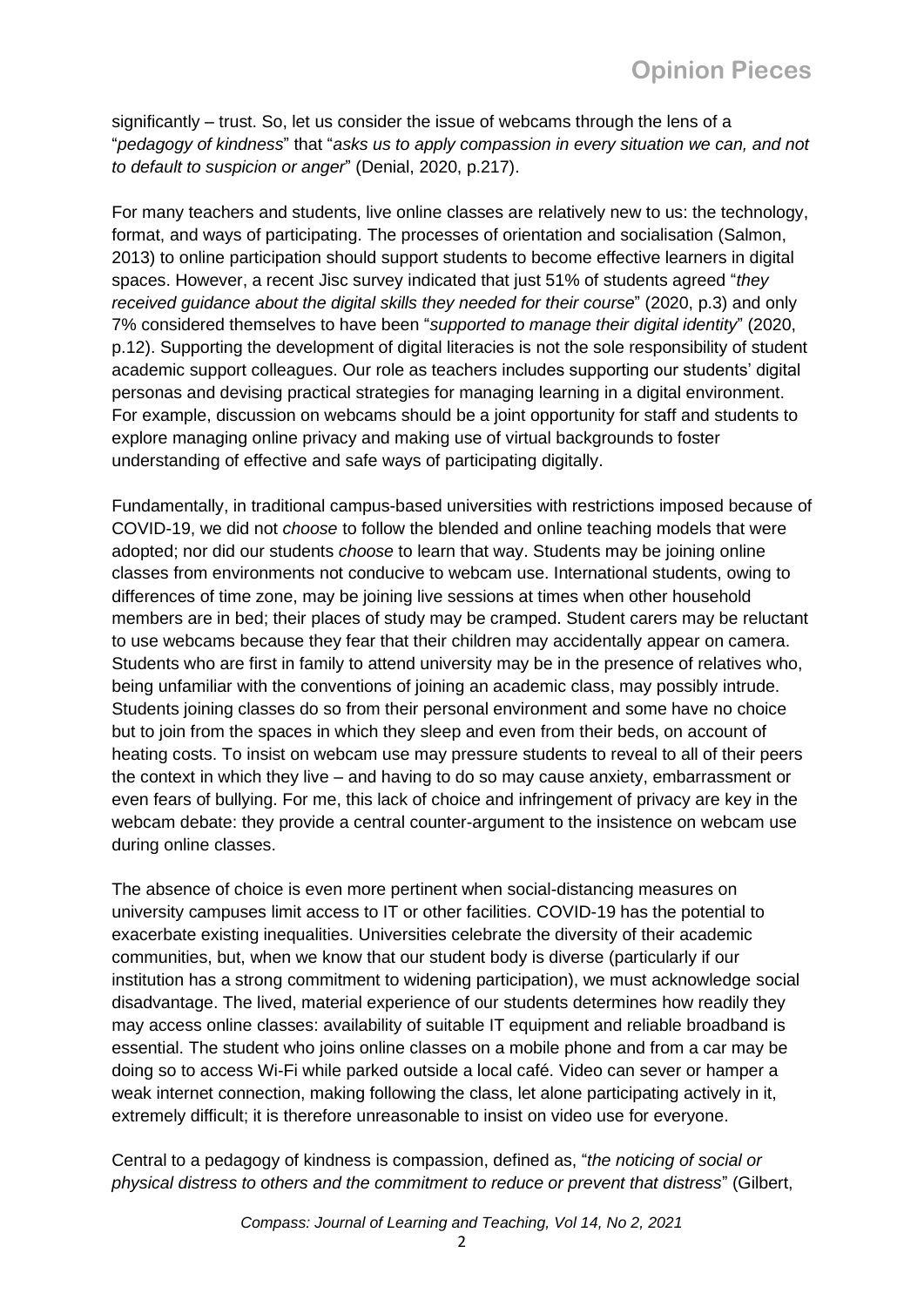2017, p.189). This being so, we as educators should be aware of when our actions may be requesting modes of participation that may ultimately cause distress. Many arguments for the use of webcams are not about genuinely supporting interaction or engagement but reflect an obsession with 'seeing'. 'Being seen' can be a source of anxiety for students (Moses, 2020) and mandated webcam use has resulted in students reporting feeling "[a]*nxious, worried, like I am being watched*" (engineering student cited by Bali, 2021). An expressed counter-argument is that being seen by others online should be no different from being visible in a face-to-face class on campus. However, in such classes, you do not see yourself as you do online: an image on display to the entire class. I do not experience anxiety when using my webcam, but sometimes when I joined online meetings during the United Kingdom spring 2020 lockdown and caught sight of myself, I was uncomfortably reminded of the physical toll of the lockdown and consequently turned off my camera. Significantly, for neurodivergent learners, awareness of being seen can fuel anxiety, as well as create difficulties about where to direct attention (Exceptional Individuals, 2020) – a reminder, if needed, that allowing students choice about using webcams and variously supporting active online participation does help students to avoid being overwhelmed, distracted and disconnected or suffering what has been called *"Zoom fatigue"*: fatigue caused by video engagement (Moses, 2020; Ray, 2020).

For us as educators led by compassion, adopting a pedagogy of kindness is ultimately shaped by reflecting on our own positionality and considering with care our interactions with students (Denial, 2020). Stommel, Friend and Morris (2020, p.6) remind us:

"*A compassionate pedagogy is more necessary now than ever before: to see the student beyond the screen, to recognize the limits and affordances of body, space,*  and technology, to identify issues of privacy in an increasingly surveilled digital world, *and to be conscious of the basic needs of students which must be met to make learning possible*."

One of the main things to come out of the experience of teaching during this pandemic is raised awareness of the material and lived experiences of a diverse student body accessing education away from campus. Our students have complex lives that can present many barriers to access; they may also lack proficiency in the digital literacies necessary for effective engagement in online classes. Adopting a pedagogy of kindness, we should focus on ensuring that our learning and teaching practices do not create barriers or intensify them. Our desire to 'see' our students in online classes is powerful, but this should be driven by pedagogical necessity, such as physical or demonstration aspects that have to be performed live. Such exceptions aside, we must distinguish between 1) our desire for presenteeism and performativity and 2) supporting inclusive engagement. Active engagement does not depend on having your camera on and, in fact, it ought to be supported in a range of ways, all valued equally; also, development of student digital literacies should be scaffolded. At worst, mandating webcam use – or, at best prioritising it – as the preferred form of engagement cuts across a commitment to inclusive teaching and virtual classrooms premised on trust.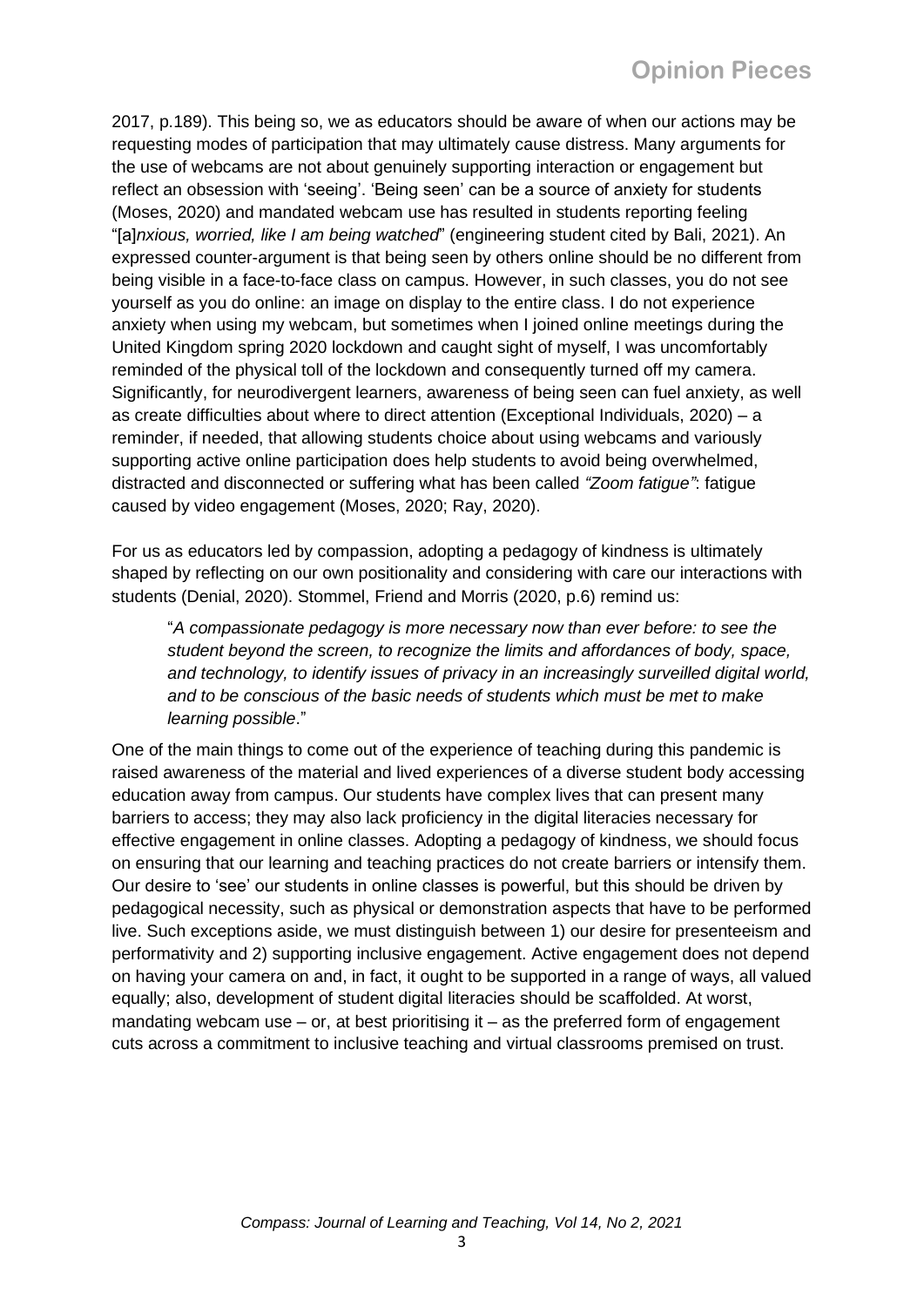# **Reference list**

Bali, M. (2021) 'Students Talk to Me About Webcams.' *Reflecting Allowed (Maha Bali's blog about education)*, 25 March. Available at: [https://blog.mahabali.me/educational-technology-](https://blog.mahabali.me/educational-technology-2/students-talk-to-me-about-webcams/)[2/students-talk-to-me-about-webcams/](https://blog.mahabali.me/educational-technology-2/students-talk-to-me-about-webcams/) (Accessed: 1 April 2021).

Bali, M. (2020) 'About That Webcam Obsession You're Having…' *Reflecting Allowed (Maha Bali's blog about education)*, 22 June. Available at: [https://blog.mahabali.me/educational](https://blog.mahabali.me/educational-technology-2/about-that-webcam-obsession-youre-having/)[technology-2/about-that-webcam-obsession-youre-having/](https://blog.mahabali.me/educational-technology-2/about-that-webcam-obsession-youre-having/) (Accessed: 24 June 2020).

Denial, C. (2020) 'A Pedagogy of Kindness.' In: Stommel, J., Friend, C. and Morris, S.M. (eds.), *Critical Digital Pedagogy: A Collection*. Washington, D.C.: Hybrid Pedagogy Inc, 212- 218. ISBN: 978-0578725918

Exceptional Individuals (2020) 'Webcam Anxiety from a Neurodiversity perspective during Covid-19.' Available at: [https://exceptionalindividuals.com/about-us/blog/webcam-anxiety](https://exceptionalindividuals.com/about-us/blog/webcam-anxiety-from-a-neurodiversity-perspective-during-covid-19/)[from-a-neurodiversity-perspective-during-covid-19/](https://exceptionalindividuals.com/about-us/blog/webcam-anxiety-from-a-neurodiversity-perspective-during-covid-19/) (Accessed: 7 September 2020).

Gilbert, T. (2017) 'When Looking Is Allowed: What Compassionate Group Work Looks Like in a UK University.' In Gibbs, P. (ed.), *The Pedagogy of Compassion at the Heart of Higher Education*. London: Springer, 189-202. ISBN: 978-3319577821

Jisc (2020) 'Student digital experience insights survey 2020: UK higher education (HE) survey findings.' Available at: [https://www.jisc.ac.uk/reports/student-digital-experience](https://www.jisc.ac.uk/reports/student-digital-experience-insights-survey-2020-uk-higher-education)[insights-survey-2020-uk-higher-education](https://www.jisc.ac.uk/reports/student-digital-experience-insights-survey-2020-uk-higher-education) (Accessed: 11 October 2020).

Moses, T. (2020) '5 reasons to let students keep their cameras off during Zoom classes.' Available at: [https://theconversation.com/5-reasons-to-let-students-keep-their-cameras-off](https://theconversation.com/5-reasons-to-let-students-keep-their-cameras-off-during-zoom-classes-144111)[during-zoom-classes-144111](https://theconversation.com/5-reasons-to-let-students-keep-their-cameras-off-during-zoom-classes-144111) (Accessed: 11 October 2020).

Ray, S. (2020) 'Video fatigue and a late-night host with no audience inspire a new way to help people feel together, remotely.' Available at: [https://news.microsoft.com/innovation](https://news.microsoft.com/innovation-stories/microsoft-teams-together-mode/)[stories/microsoft-teams-together-mode/](https://news.microsoft.com/innovation-stories/microsoft-teams-together-mode/) (Accessed: 11 October 2020).

Salmon, G. (2013) *E-tivities The Key to Active Online Learning*. 2<sup>nd</sup> edition. New York: Routledge. ISBN: 978-0415881760

Schön, D. (1983) *The Reflective Practitioner: How Professionals Think in Action*. New York: Basic Books. ISBN: 978-0465068746

Cheetham, J. and Thomson, S. (2020) 'A Spotlight on… Webinars: Webcams off or on?' Centre for Innovation, University of Liverpool. Available at: [https://www.liverpool.ac.uk/media/livacuk/centre-for-innovation-in-education/staff](https://www.liverpool.ac.uk/media/livacuk/centre-for-innovation-in-education/staff-guides/webinars-webcams-off-or-on/webinars-webcams-off-or-on.pdf)[guides/webinars-webcams-off-or-on/webinars-webcams-off-or-on.pdf](https://www.liverpool.ac.uk/media/livacuk/centre-for-innovation-in-education/staff-guides/webinars-webcams-off-or-on/webinars-webcams-off-or-on.pdf) (Accessed: 10 March 2021).